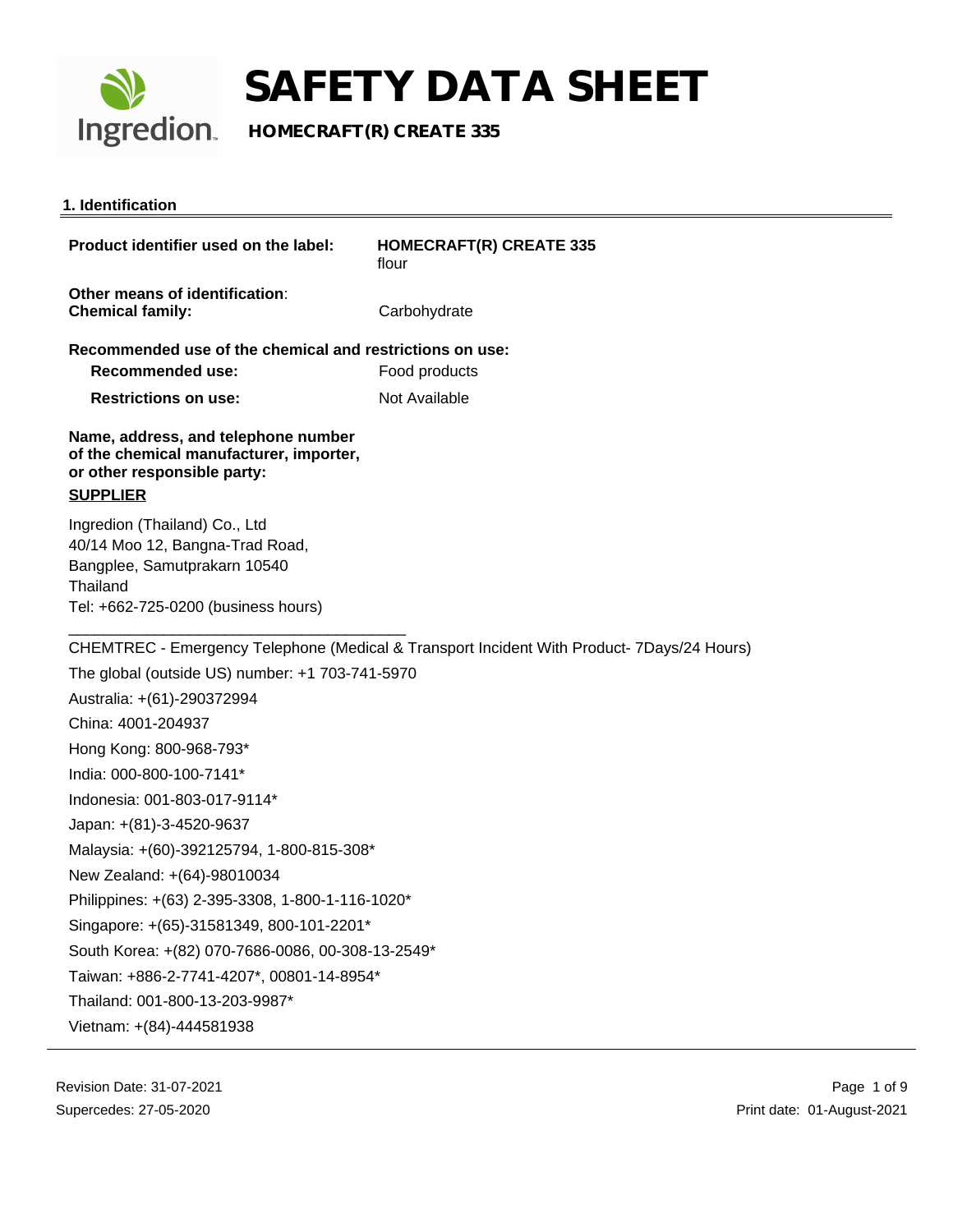

### **Ingredion**. **HOMECRAFT(R) CREATE 335**

\* Phone numbers for countries marked with an asterisk must be dialed within the country

SDS Requests and general information, please contact Local Customer Service: See phone numbers in Section 16

### **2. Hazard(s) identification**

**Classification of the chemical in accordance with the Hazard Classification and Communication System of Hazardous Substances B.E. 2555 (2012):**

| <b>GHS Hazard</b> | No hazard |
|-------------------|-----------|
| Symbols:          | symbols   |
|                   | required  |
|                   |           |

| <b>GHS Classification:</b>        | Not Classified by GHS criteria     |
|-----------------------------------|------------------------------------|
| Signal Word:                      | No Signal Word needed.             |
| <b>Hazard Statements:</b>         | No Hazard Statement needed.        |
| <b>Precautionary Statements:</b>  | No Precautionary Statement needed. |
| Hazards not otherwise classified: | None known.                        |

#### **3. Composition/information on ingredients**

| <b>Chemical Name</b>     | Common name and<br>synonyms | CAS# | % |
|--------------------------|-----------------------------|------|---|
| No hazardous components. |                             |      |   |

#### **4. First-aid measures**

**Description of necessary measures, subdivided according to the different routes of exposure, i.e., inhalation, skin and eye contact, and ingestion:** 

| Inhalation:                                            | Remove to fresh air. Get medical attention if irritation persists.                                                                                 |
|--------------------------------------------------------|----------------------------------------------------------------------------------------------------------------------------------------------------|
| Eye Contact:                                           | If symptoms develop, obtain medical attention. Remove particles by<br>irrigating with eye wash solution or clean water, holding the eyelids apart. |
| <b>Skin Contact:</b>                                   | Wash skin with soap and water.                                                                                                                     |
| Ingestion:                                             | None required.                                                                                                                                     |
| Most important symptoms/effects,<br>acute and delayed: | Possible physical irritant from dust particles. Potential for dust explosion.                                                                      |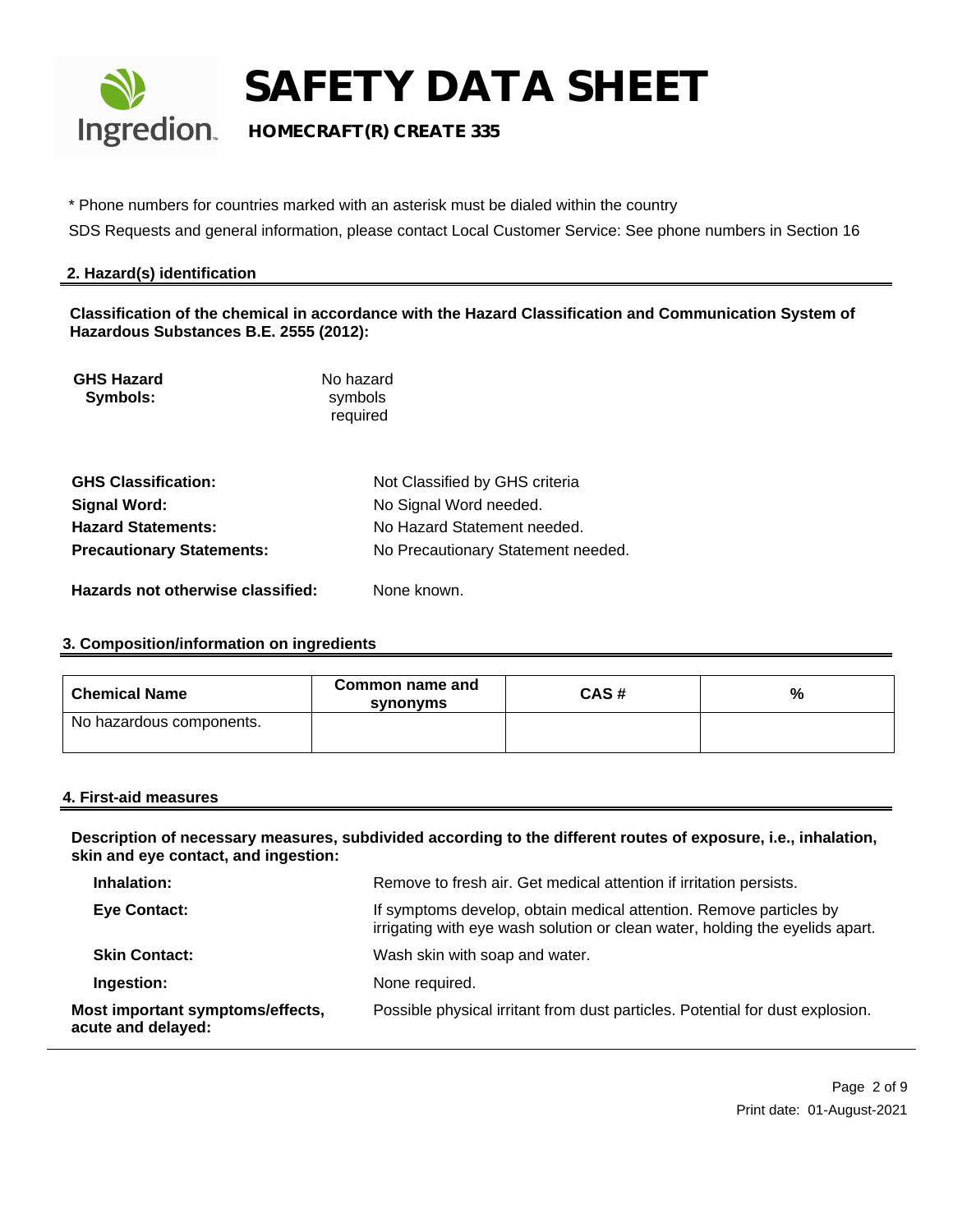

### **Ingredion** HOMECRAFT(R) CREATE 335

| Indication of immediate medical | No |
|---------------------------------|----|
| attention and special treatment |    |
| needed, if necessary:           |    |

one known.

### **5. Fire-fighting measures**

### **Suitable (and unsuitable) extinguishing media:**

| Suitable extinguishing media:                                                             | Dry Chemical, CO2, Water Fog, Foam                                                                                                                                       |
|-------------------------------------------------------------------------------------------|--------------------------------------------------------------------------------------------------------------------------------------------------------------------------|
| Unsuitable extinguishing media:                                                           | None known.                                                                                                                                                              |
| Specific hazards arising from the<br>chemical:                                            | Dust may be explosive if mixed with air in critical proportions and in the<br>presence of a source of ignition.                                                          |
| <b>Hazardous combustion products:</b>                                                     | This product does not undergo spontaneous decomposition. Typical<br>combustion products are carbon monoxide, carbon dioxide, nitrogen and<br>water.                      |
| Special protective equipment and<br>precautions for fire-fighters:                        | No special procedures are required.                                                                                                                                      |
| 6. Accidental release measures                                                            |                                                                                                                                                                          |
| <b>Personal precautions, protective</b><br>equipment and emergency<br>procedures:         | Use personal protective equipment as required.                                                                                                                           |
| <b>Methods and materials for</b><br>containment and cleaning up:                          | Normal precautions for "nuisance dust" should be observed. Avoid<br>prolonged inhalation of dust. Sweep up or vacuum up and place in<br>suitable container for disposal. |
| 7. Handling and storage                                                                   |                                                                                                                                                                          |
| Precautions for safe handling:                                                            | Normal precautions for handling chemicals are applicable.                                                                                                                |
| Conditions for safe storage, including any incompatibilities:<br>Safe storage conditions: |                                                                                                                                                                          |
| <b>Special Sensitivity:</b>                                                               | Not available                                                                                                                                                            |
| <b>Sensitivity to Static Electricity:</b>                                                 | Yes                                                                                                                                                                      |
| <b>Other Precautions:</b>                                                                 | Use care to minimize dust generation in normal use conditions.                                                                                                           |
|                                                                                           | Avoid dispersing the powder in the air. Prevent buildup of powder on<br>surfaces.                                                                                        |
| <b>Materials to Avoid/Chemical</b><br>Incompatibility:                                    | No data available                                                                                                                                                        |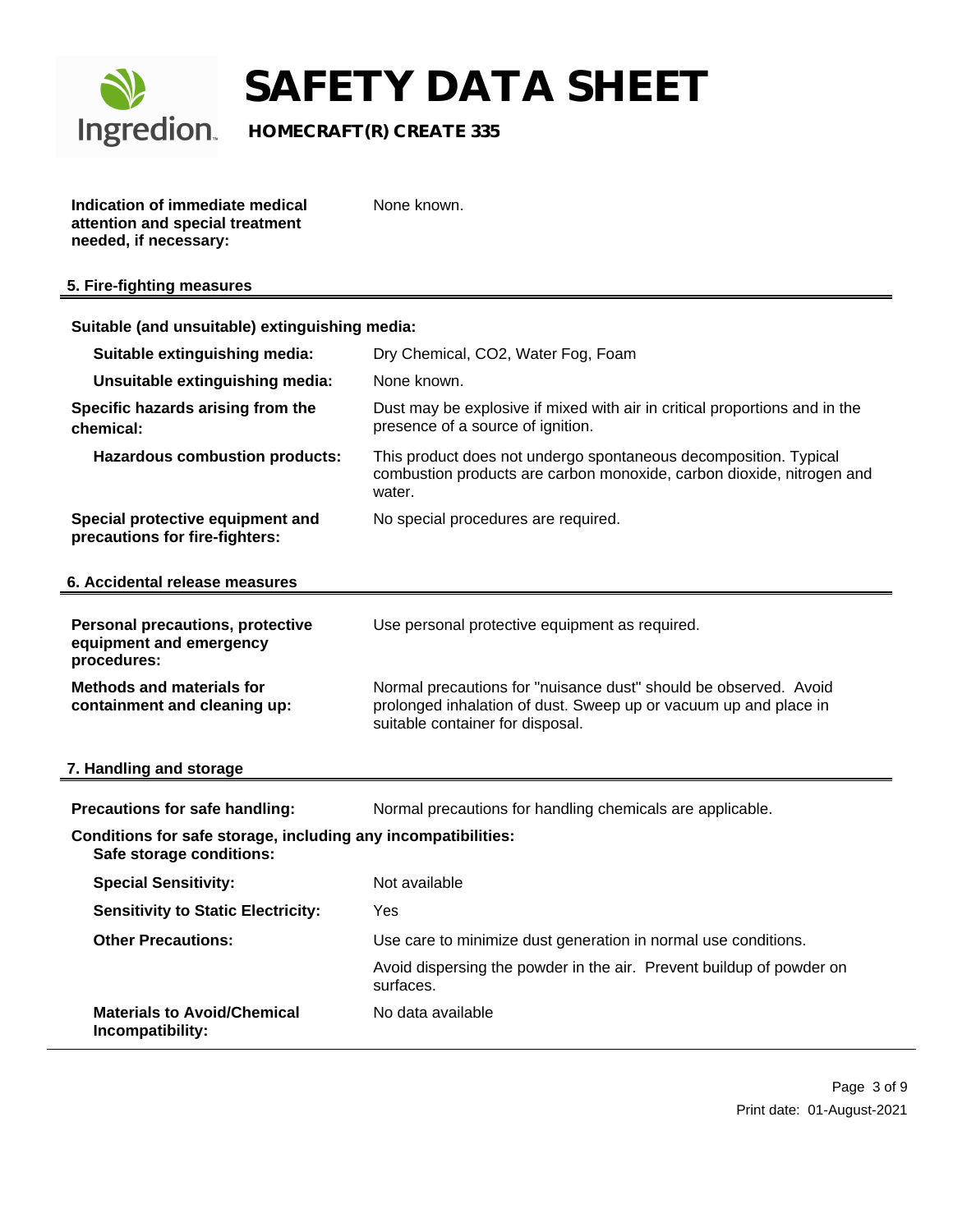

**Ingredion HOMECRAFT(R) CREATE 335** 

### **8. Exposure controls/personal protection**

**OSHA permissible exposure limit (PEL), American Conference of Governmental Industrial Hygienists (ACGIH) Threshold Limit Value (TLV), and any other exposure limit used or recommended by the chemical manufacturer, importer, or employer preparing the safety:**

| <b>Chemical component</b> | <b>Thailand Exposure</b><br>Limits (TWAs) | <b>Thailand - Occupational</b><br><b>Exposure Limits -</b><br>STEL's | <b>Thailand Exposure Limits</b><br>(CEILs) |
|---------------------------|-------------------------------------------|----------------------------------------------------------------------|--------------------------------------------|
| Not listed.               |                                           |                                                                      |                                            |

This product can produce a nuisance dust which should be maintained below a time weighted average of 10 mg/m3.

**Appropriate engineering controls:** No data available

| Individual protection measures, such as personal protective equipment: |                                                    |  |
|------------------------------------------------------------------------|----------------------------------------------------|--|
| <b>Respiratory Protection:</b>                                         | No data available                                  |  |
| <b>Respirator Type(s):</b>                                             | NIOSH approved dust mask.                          |  |
| Eye protection:                                                        | Safety glasses recommended.                        |  |
| <b>Skin protection:</b>                                                | Uniforms, coveralls, or a lab coat should be worn. |  |
| Gloves:                                                                | No data available                                  |  |
| Other protective equipment:                                            | No data available                                  |  |
| <b>General hygiene conditions:</b>                                     | No data available                                  |  |

#### **9. Physical and chemical properties**

| Appearance (physical state, color etc.): |                 |  |
|------------------------------------------|-----------------|--|
| <b>Physical state:</b>                   | Powder.         |  |
| Color:                                   | Off-white       |  |
| Odour:                                   | Starch          |  |
| <b>Odor Threshold:</b>                   | Not available   |  |
| pH:                                      | Not available   |  |
| pH in (1%) Solution:                     | Approximately 6 |  |
| Melting point/freezing point (°C):       |                 |  |
| Melting Point (°C):                      | Not available   |  |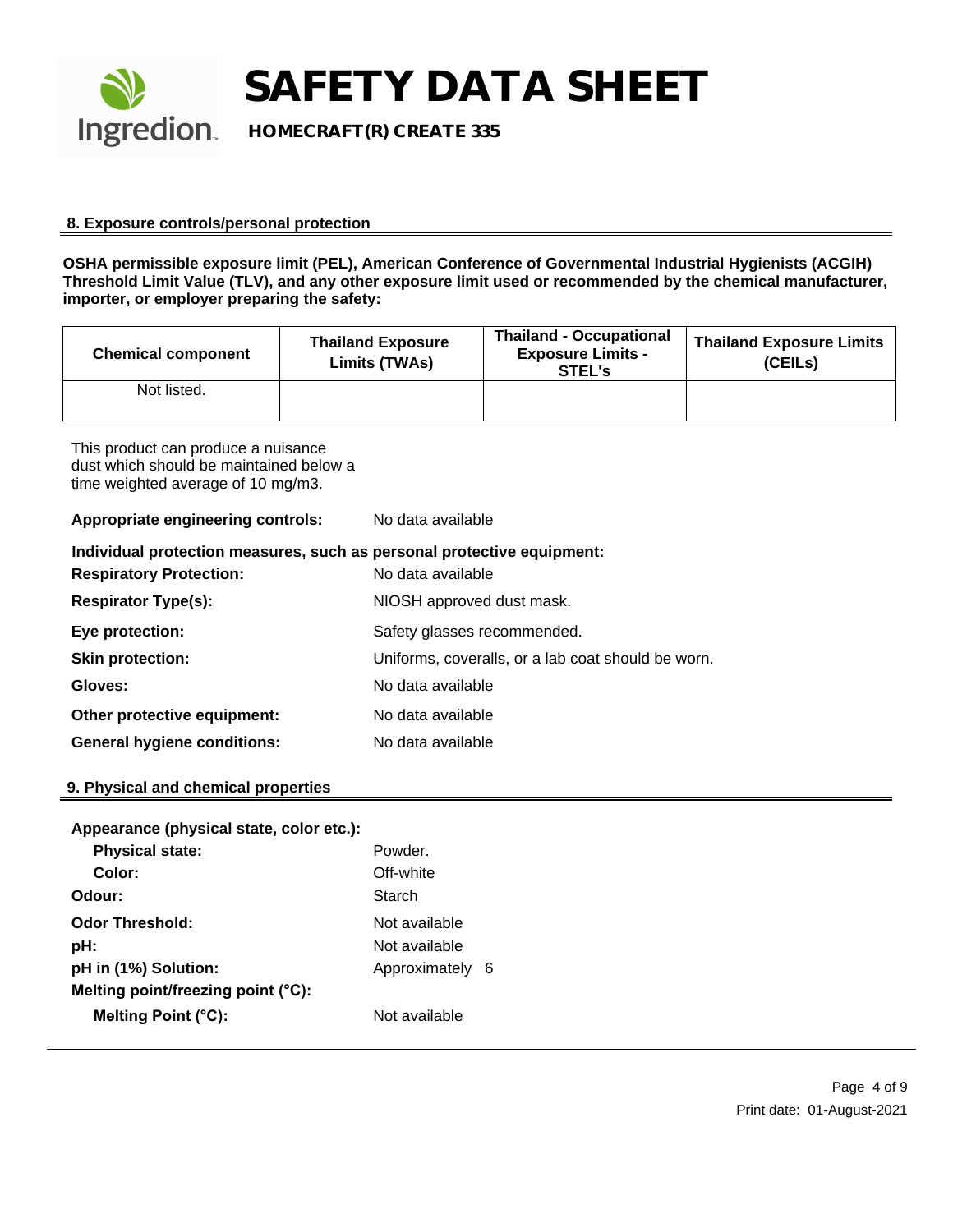

**discharge, shock, or vibration):**

# **SAFETY DATA SHEET**

## **Ingredion** HOMECRAFT(R) CREATE 335

| Freezing point (°C):                                             | No data available                        |
|------------------------------------------------------------------|------------------------------------------|
| Initial boiling point and boiling range<br>$(^{\circ}C)$ :       | No data available                        |
| Flash Point (°C):                                                | No data available                        |
| <b>Flash Point Method:</b>                                       | Not available                            |
| <b>Evaporation Rate:</b>                                         | Not applicable                           |
| Flammability (solid, gas):                                       | Not available                            |
| Upper/lower flammability or explosive limits:                    |                                          |
| <b>Upper flammability or explosive</b><br>limits:                | Not available                            |
| Lower flammability or explosive<br>limits:                       | Not available                            |
| Vapor pressure:                                                  | Not available                            |
| Vapor density:                                                   | Not available                            |
| <b>Relative density:</b>                                         | 1.5000000                                |
| Solubility(ies):                                                 | Insoluble                                |
| Partition coefficient: n-octanol/water:                          | Not available                            |
| Auto-ignition temperature (°C):                                  | No data available                        |
| Decomposition temperature (°C):                                  | Not available                            |
| <b>Viscosity:</b>                                                | Not available                            |
| Heat of decomposition:                                           | Not available                            |
| <b>Volatiles by weight:</b>                                      | Not available                            |
| <b>Volatile Organic Chemicals:</b>                               | Not available                            |
| <b>Molecular formula:</b>                                        | Not available                            |
| Molecular weight:                                                | > 10000                                  |
| Liquid density:                                                  | Not available                            |
| VOC (as applied*- 2% by wt hardener-<br>less exempts and water): | NAP or                                   |
| <b>Bulk Density:</b>                                             | Not available                            |
| 10. Stability and reactivity                                     |                                          |
|                                                                  |                                          |
| <b>Reactivity:</b>                                               | Not expected to be reactive              |
| <b>Chemical stability:</b>                                       | <b>Stable</b>                            |
| <b>Possibility of hazardous reactions:</b>                       | Hazardous polymerization will not occur. |
| Conditions to avoid (e.g., static                                | None known.                              |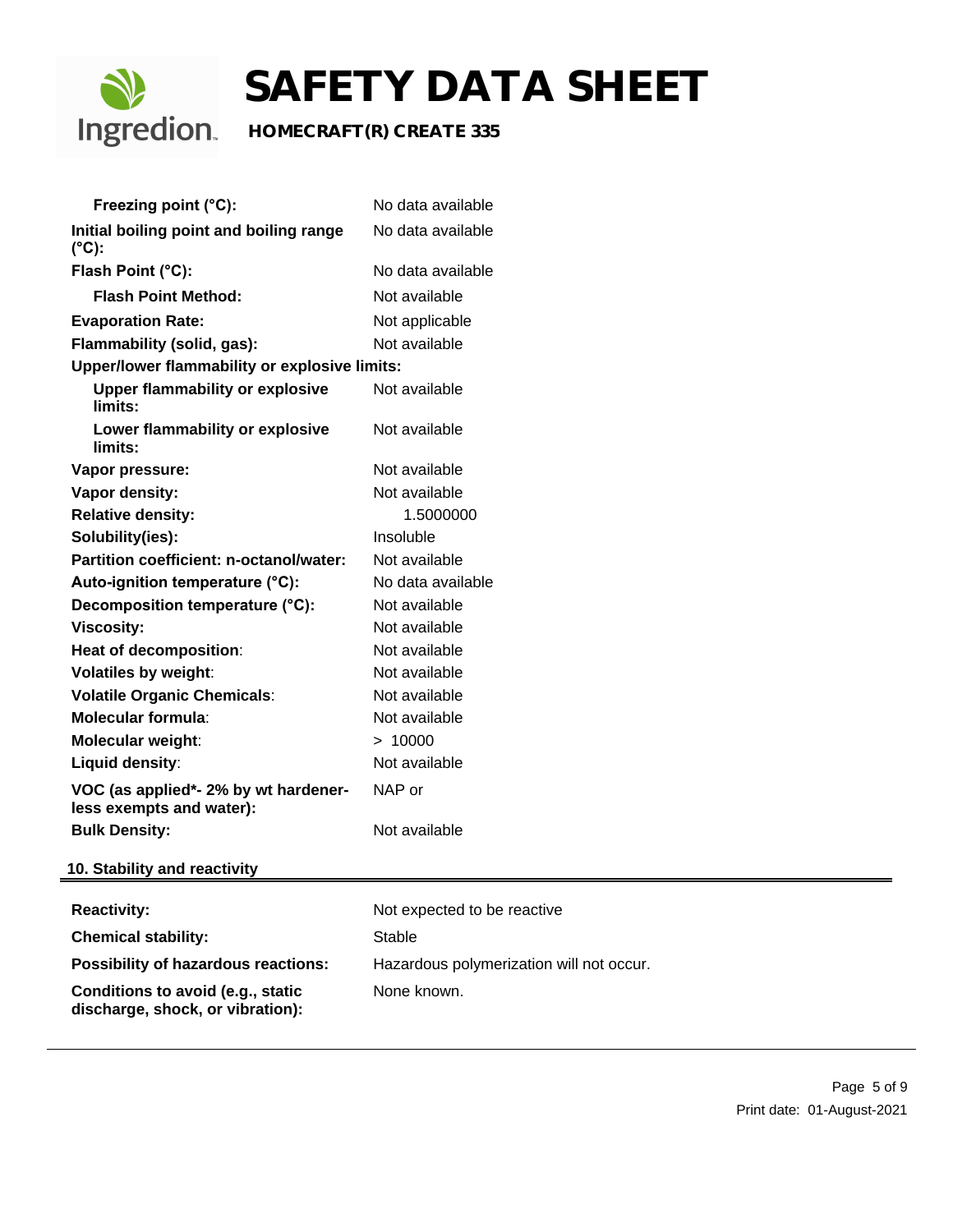

## **Ingredion** HOMECRAFT(R) CREATE 335

| Incompatible materials:           | No data available                                                                                                                                   |
|-----------------------------------|-----------------------------------------------------------------------------------------------------------------------------------------------------|
| Hazardous decomposition products: | This product does not undergo spontaneous decomposition. Typical<br>combustion products are carbon monoxide, carbon dioxide, nitrogen and<br>water. |

### **11. Toxicological information**

| Description of the various toxicological (health) effects and the available data used to identify those effects: |                                                                                                                                                                                        |  |  |
|------------------------------------------------------------------------------------------------------------------|----------------------------------------------------------------------------------------------------------------------------------------------------------------------------------------|--|--|
| Information on the likely routes of<br>exposure (inhalation, ingestion, skin<br>and eye contact):                | No data available                                                                                                                                                                      |  |  |
| <b>Target Organs Potentially Affected by</b><br><b>Exposure:</b>                                                 | None known.                                                                                                                                                                            |  |  |
| <b>Chemical Interactions That Change</b><br><b>Toxicity:</b>                                                     | None known.                                                                                                                                                                            |  |  |
| Symptoms related to the physical,<br>chemical and toxicological<br>characteristics:                              | No data available                                                                                                                                                                      |  |  |
|                                                                                                                  | Delayed and immediate effects and also chronic effects from short- and long-term exposure:                                                                                             |  |  |
| <b>Ingestion Irritation:</b>                                                                                     | No data available                                                                                                                                                                      |  |  |
| <b>Ingestion Toxicity:</b>                                                                                       | None known.                                                                                                                                                                            |  |  |
| <b>Skin Contact:</b>                                                                                             | Based on available data, the GHS classification criteria are not met.<br>Unlikely to cause harmful effects under recommended conditions of<br>handling and use. Low order of toxicity. |  |  |
| <b>Absorption:</b>                                                                                               | No data available                                                                                                                                                                      |  |  |
| <b>Inhalation Irritation:</b>                                                                                    | No data available                                                                                                                                                                      |  |  |
| <b>Inhalation Toxicity:</b>                                                                                      | No data available                                                                                                                                                                      |  |  |
| <b>Eye Contact:</b>                                                                                              | Based on available data, the GHS classification criteria are not met.                                                                                                                  |  |  |
| <b>Chronic effects:</b>                                                                                          | None known.                                                                                                                                                                            |  |  |
| Inhalation:                                                                                                      | No data available                                                                                                                                                                      |  |  |
| <b>Skin Contact:</b>                                                                                             | No data available                                                                                                                                                                      |  |  |
| <b>Skin Absorption:</b>                                                                                          | No data available                                                                                                                                                                      |  |  |
| Ingestion:                                                                                                       | No data available                                                                                                                                                                      |  |  |
| <b>Sensitization:</b>                                                                                            | None known.                                                                                                                                                                            |  |  |
| <b>Mutagenicity:</b>                                                                                             | Based on available data, the GHS classification criteria are not met.                                                                                                                  |  |  |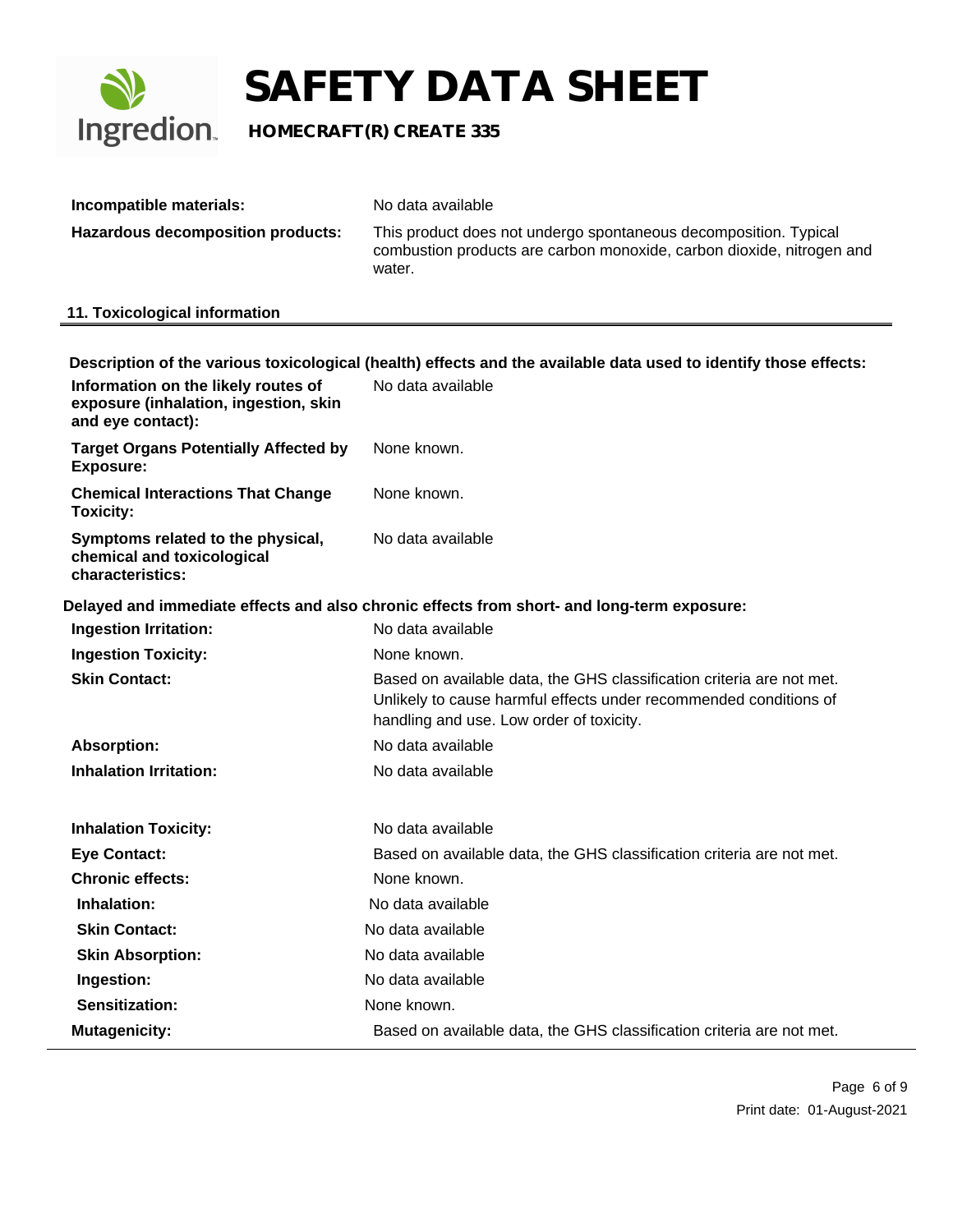

### **Ingredion** HOMECRAFT(R) CREATE 335

| <b>Reproductive and Developmental</b><br><b>Toxicity:</b> | Based on available data, the GHS classification criteria are not met. |
|-----------------------------------------------------------|-----------------------------------------------------------------------|
| Carcinogenicity:                                          | Based on available data, the GHS classification criteria are not met. |
| <b>STOT-single exposure:</b>                              | Based on available data, the GHS classification criteria are not met. |
| <b>STOT-repeated exposure:</b>                            | Not applicable.                                                       |
| <b>Aspiration hazard:</b>                                 | Based on available data, the GHS classification criteria are not met. |

### **Numerical measures of toxicity (such as acute toxicity estimates):**

| <b>Chemical Name</b> | LD50 Oral | <b>LD50 Dermal</b> | <b>LC50 Inhalation</b> |
|----------------------|-----------|--------------------|------------------------|
| No data available    |           |                    |                        |

### **12. Ecological information**

#### **Ecotoxicity (aquatic and terrestrial, where available):** Not available

### **Ecological Toxicity Data:**

| <b>Chemical Name</b> | CAS# | <b>Aguatic EC50</b><br><b>Crustacea</b> | <b>Aquatic ERC50</b><br>Alaae | <b>Aquatic LC50 Fish</b> |
|----------------------|------|-----------------------------------------|-------------------------------|--------------------------|
| No data available    |      |                                         |                               |                          |

| Persistence and degradability:                                   | None known.       |
|------------------------------------------------------------------|-------------------|
| <b>Bioaccumulative potential:</b>                                | No data available |
| <b>Mobility in soil:</b>                                         | Unknown           |
| Other adverse effects (such as<br>hazardous to the ozone layer): | None known.       |

### **13. Disposal considerations**

| Description of waste residues and<br>information on their safe handling and<br>methods of disposal, including the<br>disposal of any contaminated<br>packaging: | Disposal should be in accordance with local, state or national legislation.                                       |
|-----------------------------------------------------------------------------------------------------------------------------------------------------------------|-------------------------------------------------------------------------------------------------------------------|
| <b>Empty Container Warnings:</b>                                                                                                                                | Empty containers may contain product residue; follow SDS and label<br>warnings even after they have been emptied. |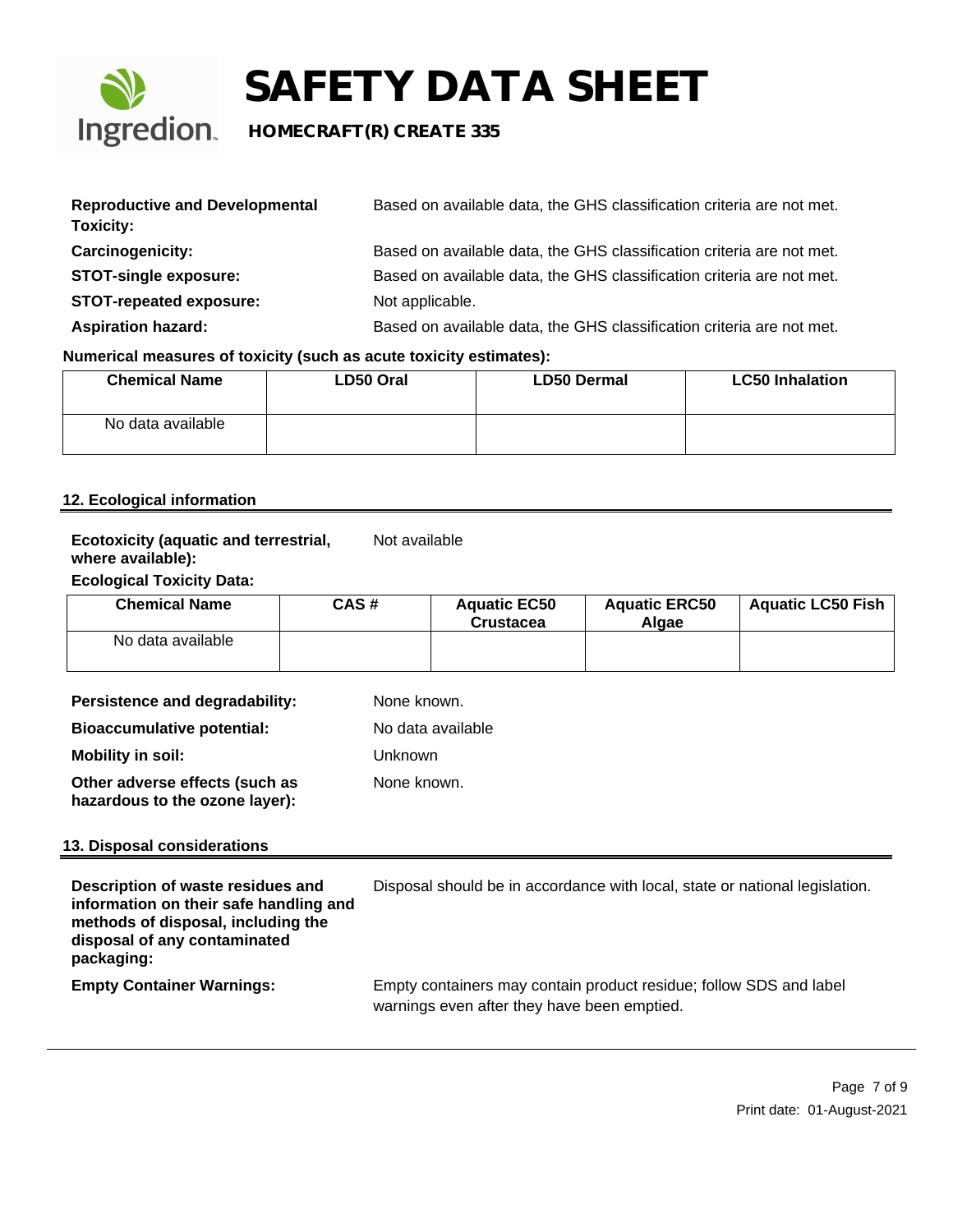

**Ingredion** HOMECRAFT(R) CREATE 335

### **14. Transport information**

| Carriage of dangerous goods by road (DOT), rail or inland waterways:                                                                                                          |                                                               |  |
|-------------------------------------------------------------------------------------------------------------------------------------------------------------------------------|---------------------------------------------------------------|--|
| <b>UN number:</b>                                                                                                                                                             | No data available                                             |  |
| <b>UN Proper shipping name:</b>                                                                                                                                               | Not Applicable                                                |  |
| Transport hazard class(es):                                                                                                                                                   | Not Applicable                                                |  |
| Packing group, if applicable:                                                                                                                                                 | Not Applicable                                                |  |
| <b>DOT Basic description:</b>                                                                                                                                                 | No data available                                             |  |
| International carriage of dangerous goods by sea (IMDG/IMO):                                                                                                                  |                                                               |  |
| <b>UN number:</b>                                                                                                                                                             | No data available                                             |  |
| UN Proper shipping name:                                                                                                                                                      | Not Applicable                                                |  |
| Transport hazard class(es):                                                                                                                                                   | Not Applicable                                                |  |
| Packing group, if applicable:                                                                                                                                                 | Not Applicable                                                |  |
| International carriage of dangerous goods by air (IATA):                                                                                                                      |                                                               |  |
| <b>UN number:</b>                                                                                                                                                             | No data available                                             |  |
| UN Proper shipping name:                                                                                                                                                      | Not Applicable                                                |  |
| Transport hazard class(es):                                                                                                                                                   | Not Applicable                                                |  |
| Packing group, if applicable:                                                                                                                                                 | Not Applicable                                                |  |
| Environmental hazards (e.g., Marine<br>pollutant (Yes/No)):                                                                                                                   | Not available                                                 |  |
| Transport in bulk (according to<br>Annex II of MARPOL 73/78 and the<br><b>IBC Code):</b>                                                                                      | Not available                                                 |  |
| Special precautions which a user<br>needs to be aware of or needs to<br>comply with in connection with<br>transport or conveyance either within<br>or outside their premises: | Consult IMO regulations before transporting in bulk by ocean. |  |
| 15. Regulatory information                                                                                                                                                    |                                                               |  |

### **Safety, health and environmental regulations specific for the product in question:**

| <b>TSCA</b>                     | This material is not on the TSCA Inventory. It is excluded under the Food,<br>Drug, and Cosmetic Act. |
|---------------------------------|-------------------------------------------------------------------------------------------------------|
| <b>FDA</b>                      | 21 CFR 170.30                                                                                         |
| Thailand - Hazardous Substance: |                                                                                                       |